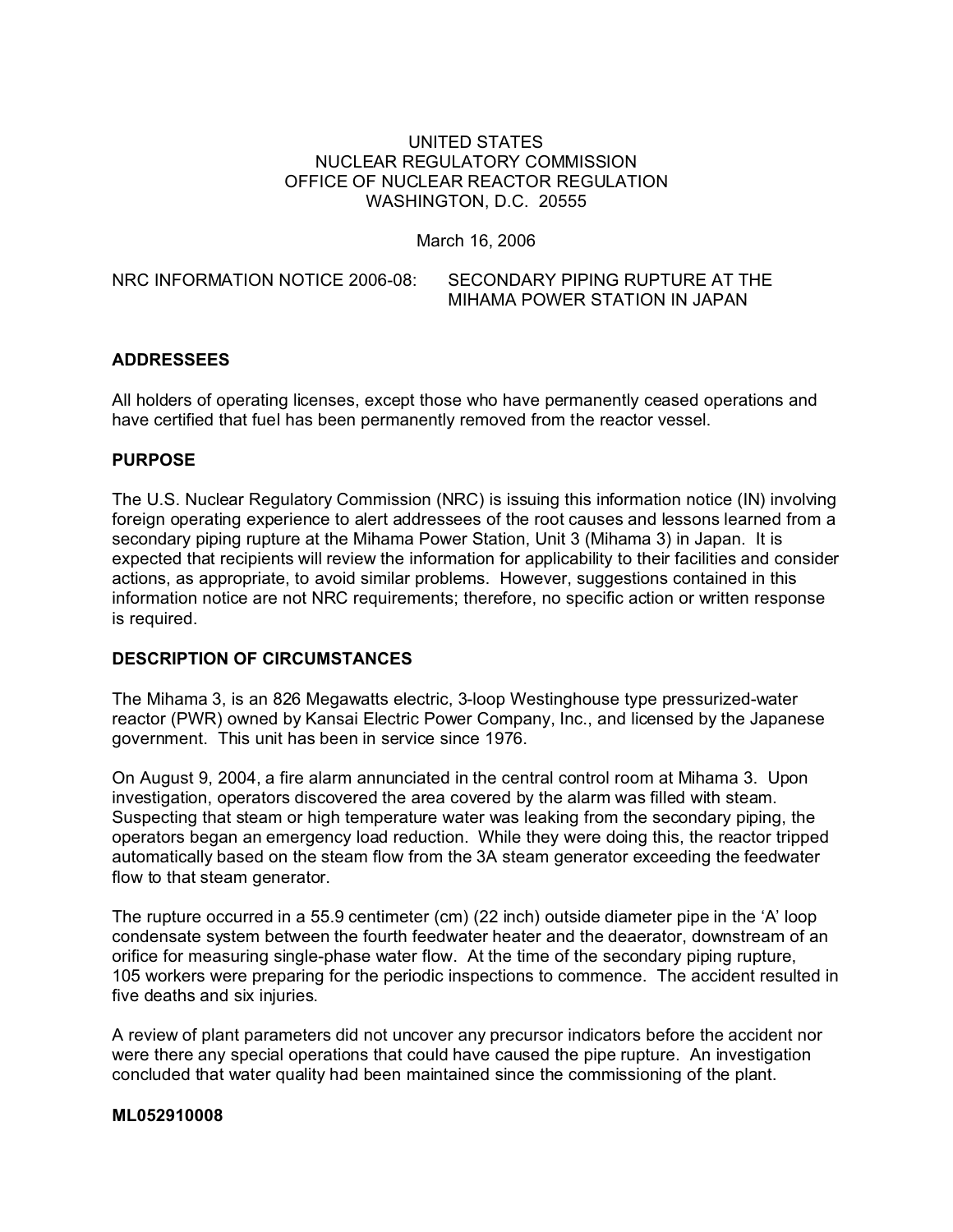The rupture opening measured 51.5 cm (20.3 inches) in the axial direction and 93.0 cm (36.6 inches) in the circumferential direction of the carbon steel pipe. The nominal wall thickness of the pipe at the time of initial plant service was 10 millimeters (mm) (0.39 inches). The thinnest section of the pipe wall was 0.4 mm (0.02 inches). The same section of piping in the 'B' loop was 1.8 mm (0.07 inches) at its thinnest place. The pipe was designed for a maximum service temperature of 195 °Centigrade (°C) (383 °Fahrenheit (°F)) and a maximum service pressure of 1.27 megapascal (MPa) (184 pounds per square inch (psi)). At the time of the pipe rupture, the flow rate through the pipe was 1700 cubic meters per hour (7485 gallons per minute) with a temperature of 140 °C (284 °F) and a pressure 0.93 MPa (135 psi).

A microscopic inspection of the inside surface of the ruptured pipe revealed a fish scale-like pattern over almost the entire inner surface of the pipe downstream of the orifice, except at the bottom of the pipe. The thickness along the bottom of the pipe was found to be the nominal wall thickness. The inside surface of the bottom of the pipe was covered with a thick surface film. These conditions are characteristic of flow-accelerated corrosion (FAC)*.*

# **BACKGROUND**

The condensate system and main feedwater system, as well as other power conversion systems, are important to safe plant operation. Failures in these systems may challenge plant safety systems required for safe shutdown and accident mitigation. All U.S. licensees have committed to adhere to criteria, codes and standards for high-energy piping systems described in licensing documents. Part of this commitment is keeping pipes within the allowable thickness values. The NRC has issued numerous generic communications, including IN 2001-09, "Main Feedwater System Degradation in Safety-Related [American Society of Mechanical Engineers] ASME Code Class 2 Piping Inside the Containment of a Pressurized-Water Reactor," on various pipe wall thinning issues and events.

#### **DISCUSSION**

In May 1990, the operators of PWRs in Japan established "Guidelines for Secondary Piping Wall Thickness Control at Nuclear Facilities (PWR)," (abbreviated PWR Management Guidelines, hereafter) which were implemented at Mihama 3. These guidelines are based on the known wall thinning rate of secondary system piping at various plants and describe the methods for managing pipe wall thinning. The guidelines cover carbon steel piping in the secondary system, where flow makes the walls susceptible to wall thinning. Approximately 25 percent of the piping within the scope of the guide is inspected within a 10-year period. The frequency of inspection is determined by the calculated residual life before the minimum pipe wall thickness is reached. Repeated inspections ensure that either the calculated residual life is greater than 2 years or that the pipe is replaced with a pipe made of corrosion-resistant material.

An investigation of the accident by the Nuclear and Industrial Safety Agency (NISA) found no reviews of the PWR Management Guidelines after 1990 to reflect new data. In addition, NISA concluded that the direct cause of the pipe failure was wall thinning but that the omission of this pipe from the initial inspection plan, ineffective management, ineffective quality management systems, and insufficient penetration of safety culture were contributing factors. As a result, the plant owner and the owner's contractors developed preventive measures to address quality